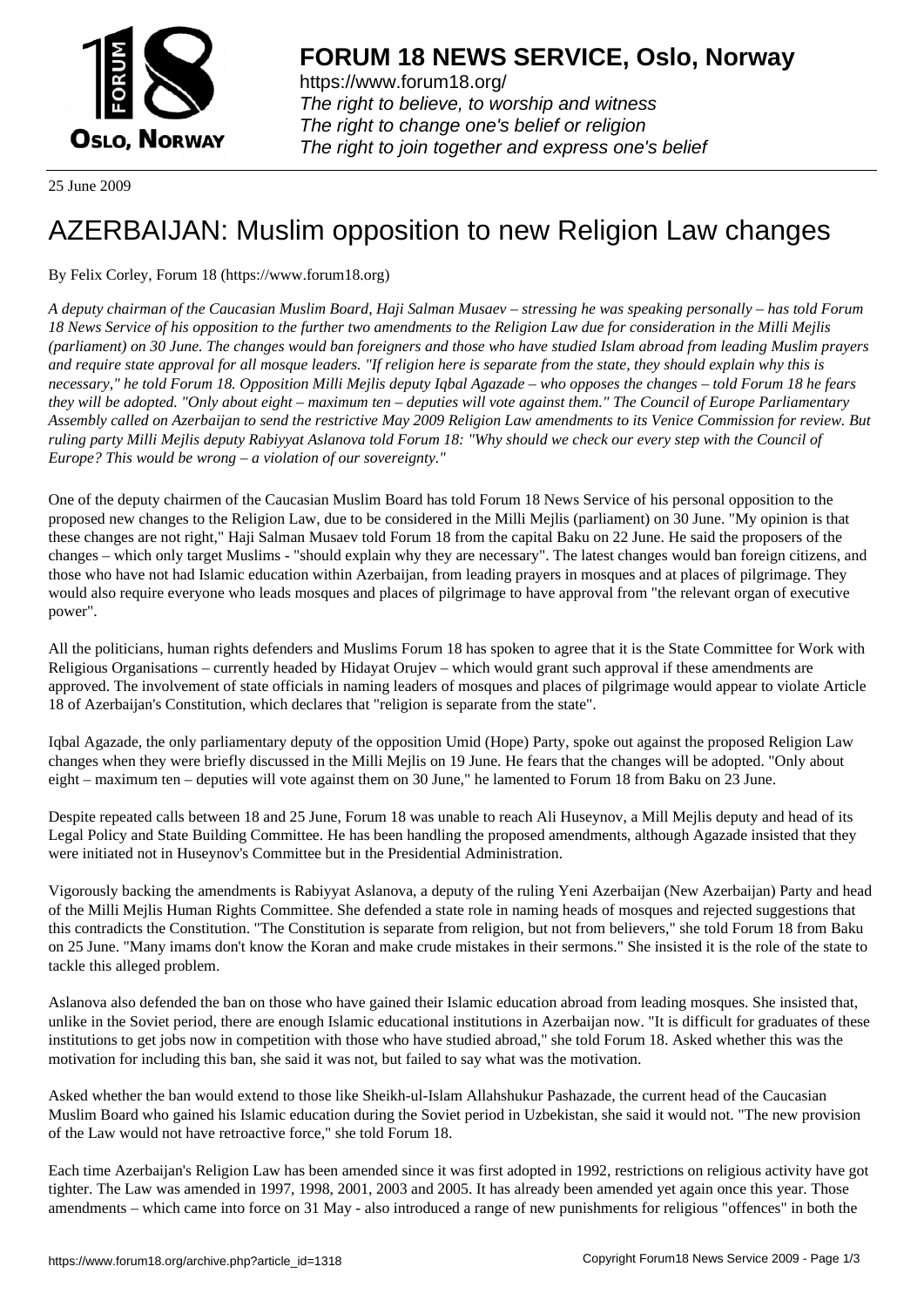#### The latest proposed amendments

The short draft Law to amend the Religion Law – of which the text was published on the Milli Mejlis website on 19 June - adds just two extra points. A new provision is set to be added to Article 8: "The appointment of the religious functionaries who lead Islamic places of prayer is by the Caucasian Muslim Board in agreement with the relevant organ of executive power." The other new provision is set to be added to Article 21: "The performance of religious rituals of the Islamic faith can be carried out only by citizens of Azerbaijan who have received their education in Azerbaijan." The draft Law specifies that the amendments come into force on the date of their official publication.

Parliamentary officials told Forum 18 that as the draft Law merely amends an existing Law, only one vote in the Milli Mejlis is required, after which it is then sent to President Ilham Aliyev to be signed into Law. Azerbaijan's Constitution gives the President 56 days from the date of receipt to sign or return a Law to Parliament.

## 30 June parliamentary consideration

Although the Milli Mejlis appears to have set 30 June as the date for the extraordinary session which will consider these and other controversial amendments, it has not as of 25 June published on its website any formal notice or agenda of the session.

Discussion of the proposed amendments to the Religion Law began in the Milli Mejlis at an extraordinary session on 19 June. It was only when the agenda for the session and the text of the proposed amendments were published that day on the parliamentary website that it became clear that the proposed amendments were in a separate Law, and not together with controversial proposed amendments to the NGO, Media and other Laws (which are now also scheduled for the 30 June session).

The Religion Law amendments have already been condemned by another parliamentary deputy, Fazil Gazanfaroglu Mustafaev, as well as by human rights defenders (see F18News 18 June 2009 http://www.forum18.org/Archive.php?article\_id=1314).

The Azerbaijani authorities sent neither the May 2009 amendments to the Religion Law nor the current proposed further amendments for review to the Council of Europe or the Organisation for Security and Co-operation in Europe (OSCE). Azerbaijan is a member of both organisations.

On 24 June the Monitoring Committee of the Council of Europe's Parliamentary Assembly expressed concern about the proposed amendments to the NGO and other Laws, as well as over the already adopted May 2009 amendments to the Religion Law. "We fear that the strengthening of state control over religion might give rise to restrictions on the exercise of the freedom of religion which are not in line with Article 9 of the European Convention of Human Rights and regret that the expertise of the Council of Europe has once again not been sought in advance."

It urged all these legal changes to be submitted for review by the Council of Europe's Venice Commission "in line with the spirit of co-operation with the Venice Commission set forth in the decree of the President of Azerbaijan of 3 April 2009".

Aslanova, the ruling party deputy, dismissed such suggestions. "These amendments could be sent to the Venice Commission, but why do they think we're doing wrong?" she told Forum 18. "Why should we check our every step with the Council of Europe? This would be wrong – a violation of our sovereignty. Why do they think we're not capable of doing right ourselves?"

## Muslim opposition

In personally opposing the proposed new amendments, Musaev of the Muslim Board said he saw no reason to ban those who have gained their Islamic education abroad from leading prayers. "Every person has the right to education," he insisted. He maintained that if the authorities have reason to believe someone who has studied abroad is connected with "a certain group", then that individual should be checked by "certain organs", rather than by imposing a blanket ban on everyone who has studied Islam abroad.

The deputy chairman of the Muslim Board – who stressed that he was giving his personal views – insisted that it was the role of his Board to check those appointed to lead mosques and places of pilgrimage. "It's our right," Musaev declared. "If religion here is separate from the state, they should explain why this is necessary."

Musaev lamented that the authorities have not discussed the proposed amendments with the Muslim Board. "I don't know if they will," he told Forum 18. "Such laws should be drawn up with our involvement." He stressed though that the Muslim Board does not interfere in state affairs. "We'll respond if they ask." While asserting that "we'll defend our rights", he declined to say what the Board would do if deputies go ahead and adopt these amendments.

Musaev's complaints were echoed by Agazade, the parliamentary deputy. "How can they block those who have studied abroad?" he told Forum 18. "People want a good knowledge of Islam. Just because they studied abroad, it doesn't mean they're against